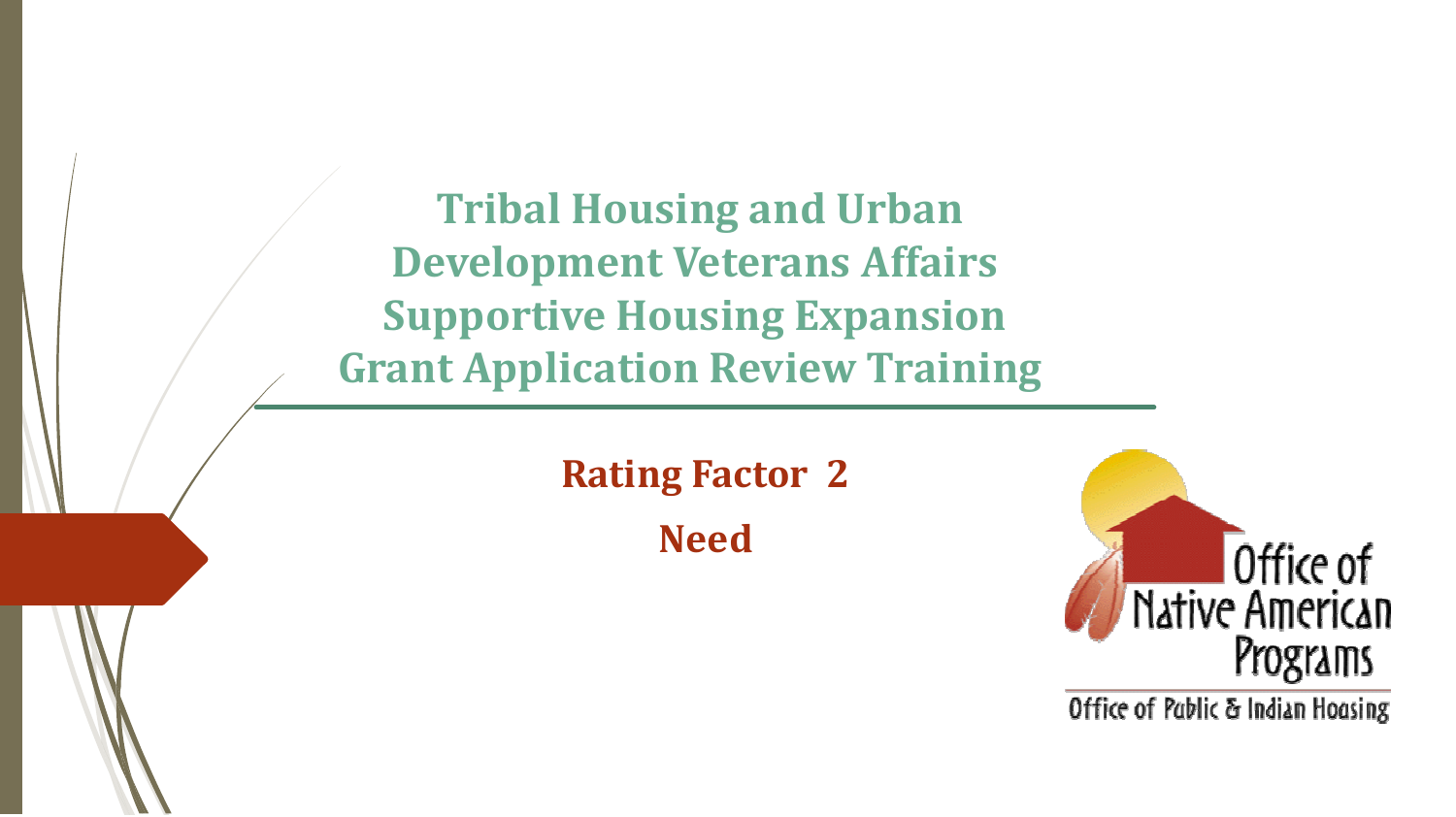# **Rating Factor 2: Need**

**Up to 20 points**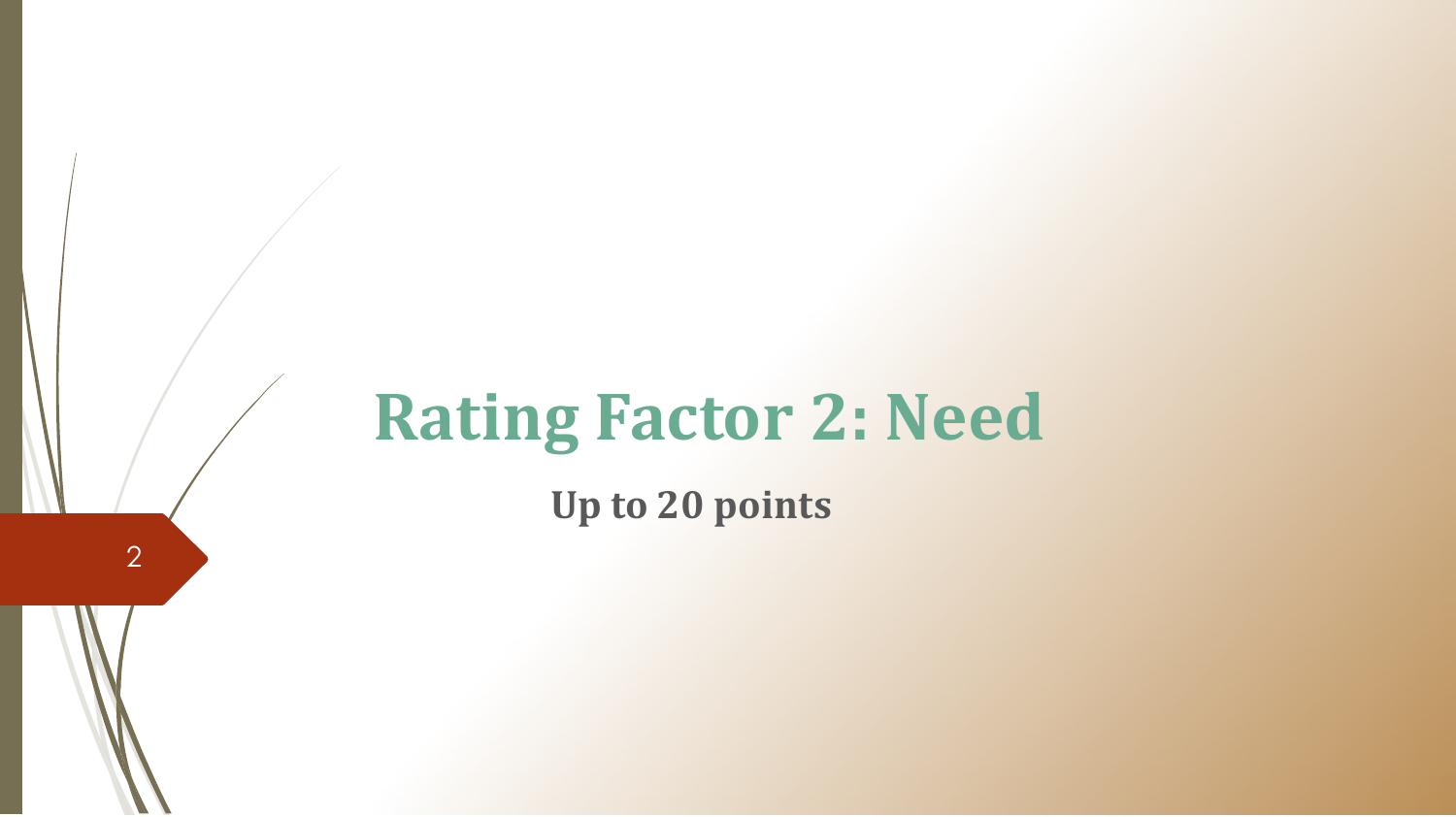### **Rating Factor 2: Subfactors**

# **2.1 – Identified Needs (Up to 10 points)**

**2.2 – Supporting Information (Up to 5 points)**

**2.3 – Severity of the Problem (Up to 5 points)**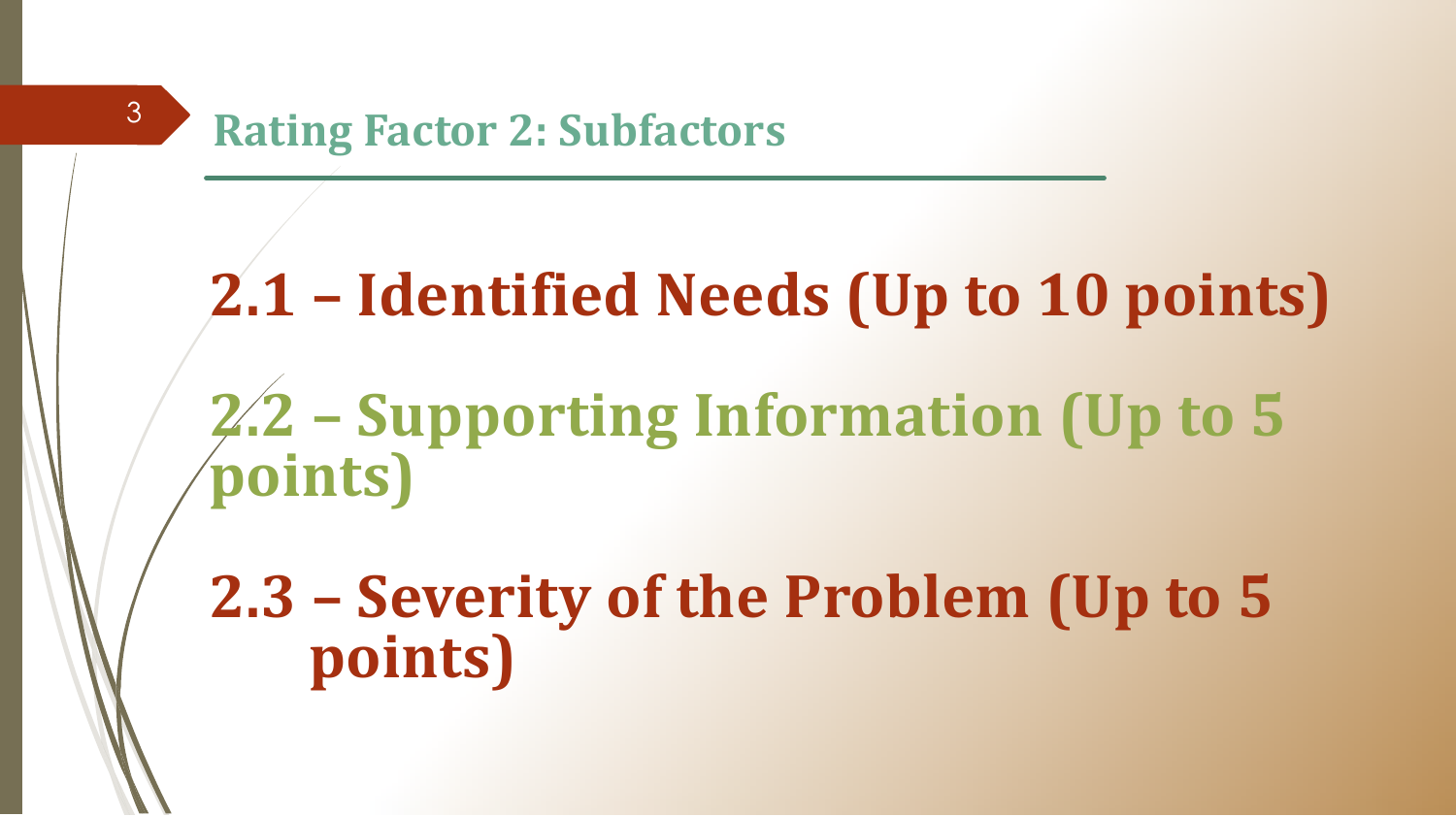### 4

## **Subfactor 2.1: Identified Needs (Up to 10 points)**

As required by the 2017 Appropriations Act, HUD will consider need when reviewing applications received under this NOFA.

Applicant must address the following components in its workplan narrative:

- 1. Reasons why the applicant is interested in a Tribal HUD-VASH grant;
- 2. Discussion of the magnitude (estimated number) and severity of the applicant's homeless Veterans or Veterans at risk of homelessness population;
- 3. The extent to which specific gaps or weaknesses in services, housing, or opportunities have been identified and how it will be addressed;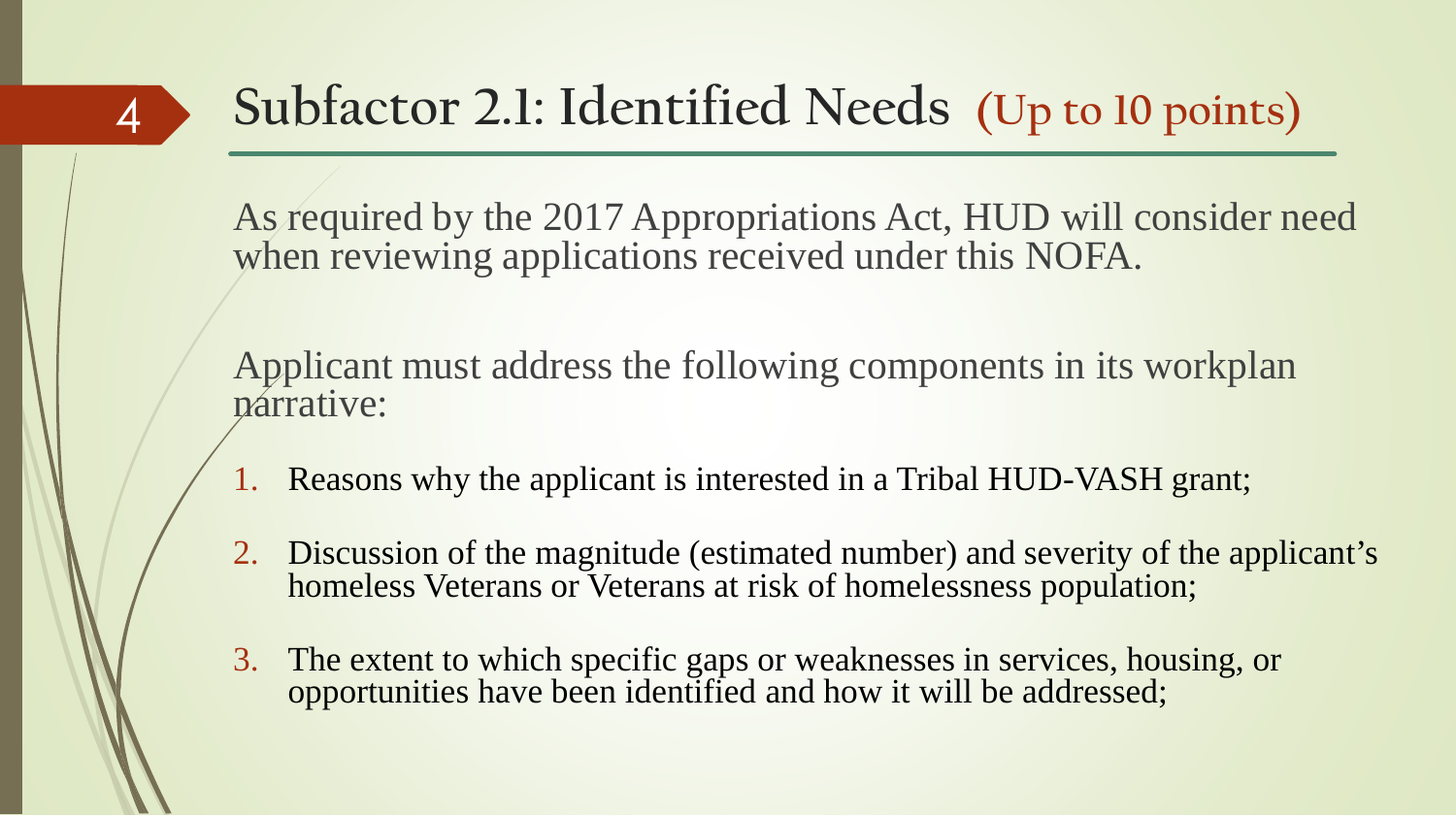### **Subfactor 2.1: Identified Needs (Continued) (Up to 10 points)**

- 4. Steps taken to identify or estimate the applicant's total homeless Veterans or Veterans at risk of homelessness population, including those that may be eligible for VA benefits; and
- 5. Identify the estimated number of the applicant's eligible homeless Veterans or Veterans at risk of homelessness population that could be served under the Tribal HUD-VASH program. Resources to determine Veteran eligibility for [VA supportive services are available online:](https://www.va.gov/health-care/eligibility/) https://www.va.gov/healthcare/eligibility/.
- 6. Existing grantees (if applicable): In addition to components #1-5 above, existing grantees must include an explanation of why additional Tribal HUD-VASH funds are needed in order to continue addressing the needs of its eligible homeless or at risk of homelessness Veteran population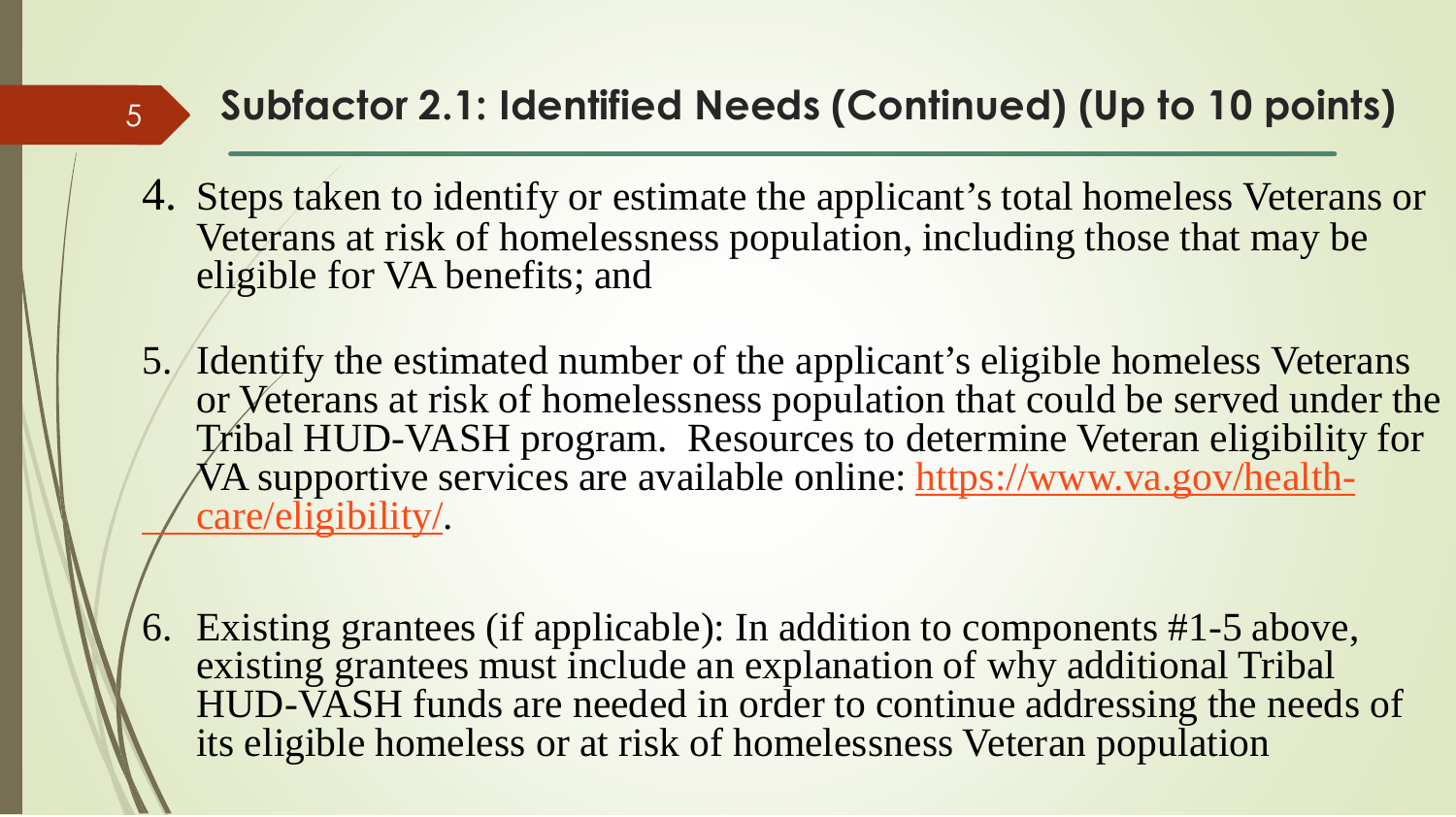### **Subfactor 2.1: Identified Needs (Continued) (Up to 10 points)**

■ HUD will award points as follows:

#### **(10 points)**

The applicant fully addressed all of the components outlined in this Subfactor.

#### **(8 points)**

The applicant was either missing one of the components outlined in this Subfactor or the need justification addressed all of the required components but lacked detail to warrant full points under this Subfactor.

#### **(5 points)**

The applicant was missing more than one of the components outlined in this Subfactor.

#### **(0 points)**

The applicant did not address any of the components described above to receive points under this Subfactor.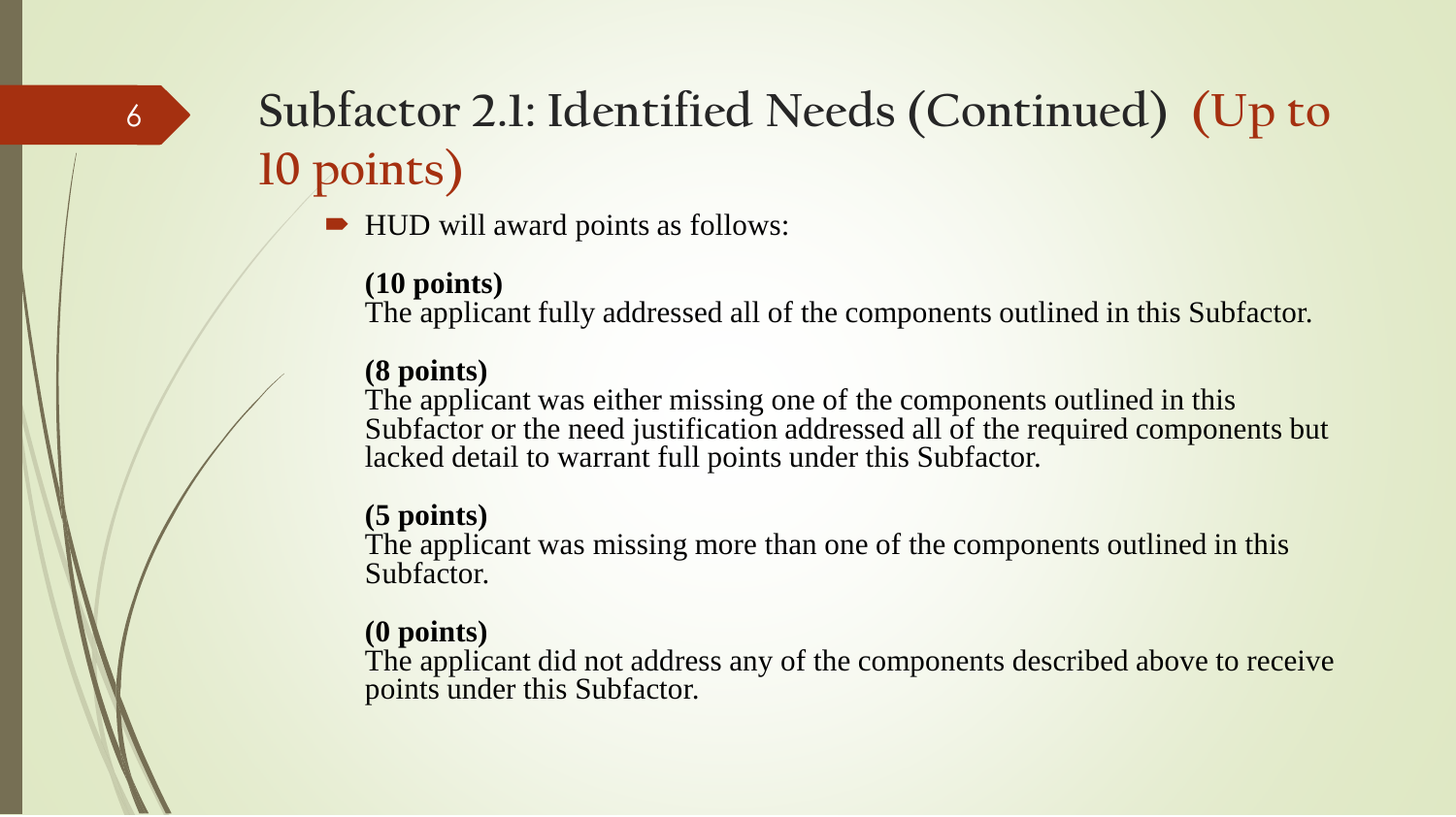• Applicants must demonstrate need for the Tribal HUD-VASH program by providing supporting information verifying the presence of Veterans that are homeless or at risk of homelessness in their Indian area (the area where the Tribe or TDHE is authorized to carry out affordable housing activities).

 The supporting information must correlate with the identified needs discussed in Subfactor 2.1.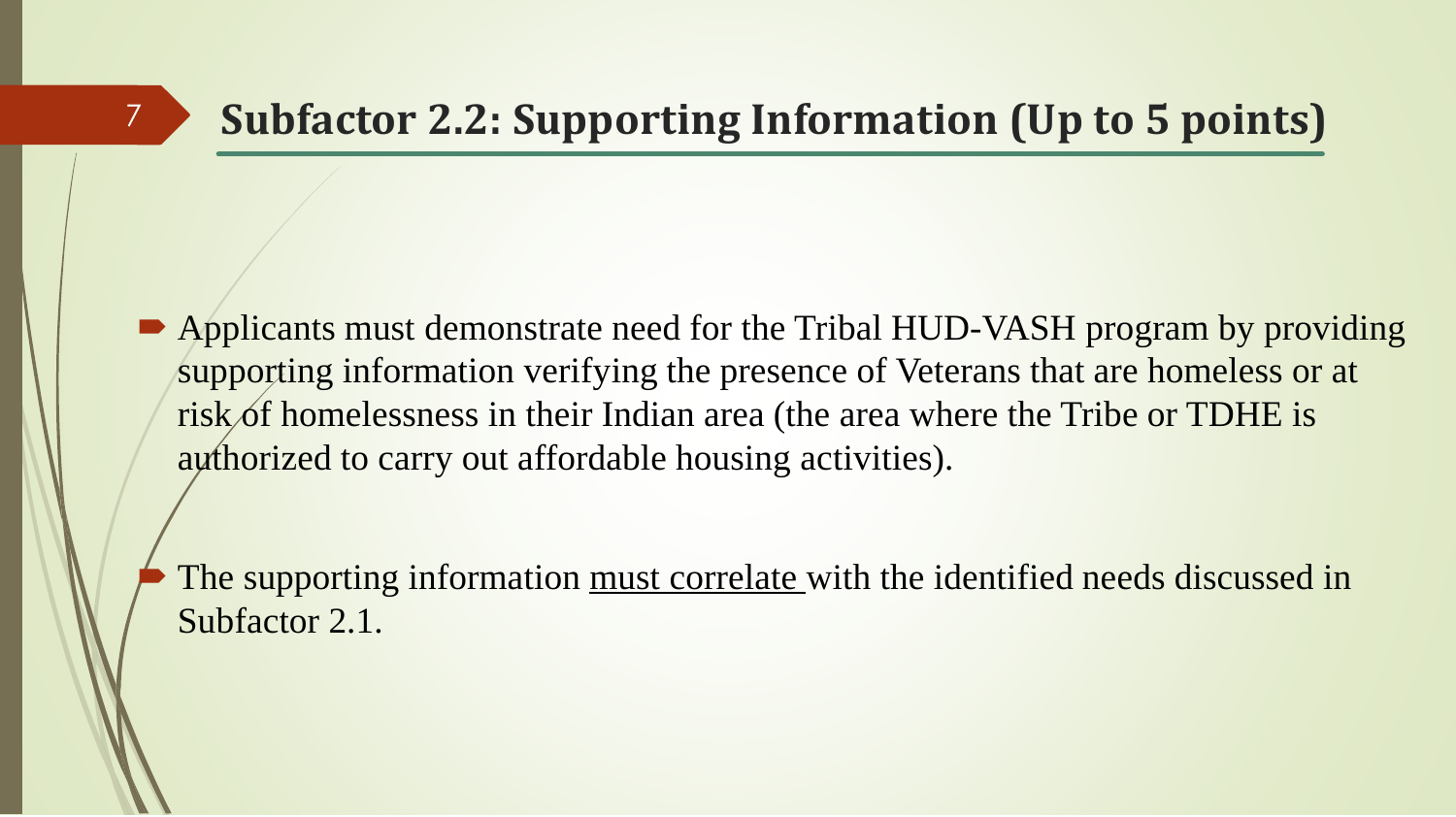### **Subfactor 2.2: Supporting Information Continued) (Up to 5 points)**

■ **Examples of acceptable documentation may include, but are not limited to:**

Point-in-Time counts;

- 2. Waiting lists with homeless Veterans or Veterans at risk of homelessness;
- 3. Number of overcrowded households with residents that are at risk of homelessness
- 4. A list of eligible Veterans from the Tribal Veteran's Representative;
- 5. Data from the local VA;
- 6. U.S. Census Bureau's American Community Survey (ACS) data; and
- 7. Any supporting documentation demonstrating to HUD's satisfaction the presence of homeless Veterans or Veterans at risk of homelessness.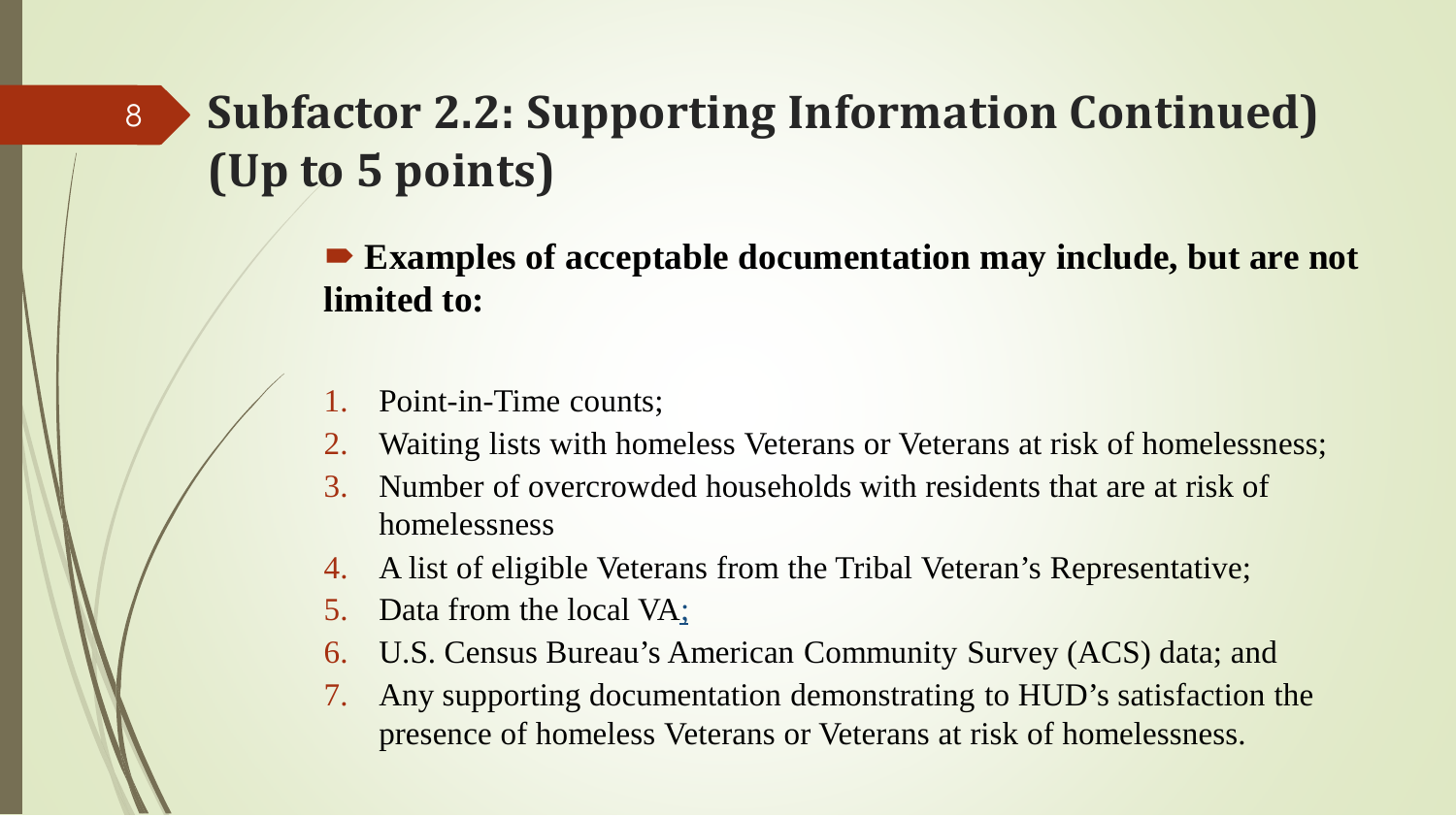### **Subfactor 2.2: Supporting Information (Continued) (Up to 5 points)**

**■ HUD will award points as follows:** 

#### **(5 points)**

9

The applicant provided supporting information that correlates with the identified needs discussed in Subfactor 2.1.

### **(3 points)**

The applicant provided supporting information. However, not all of the information submitted correlates with the identified needs discussed in Subfactor 2.1.

### **(0 points)**

The applicant did not provide supporting information, or the information submitted does not correlate with any of the identified needs discussed in Subfactor 2.1.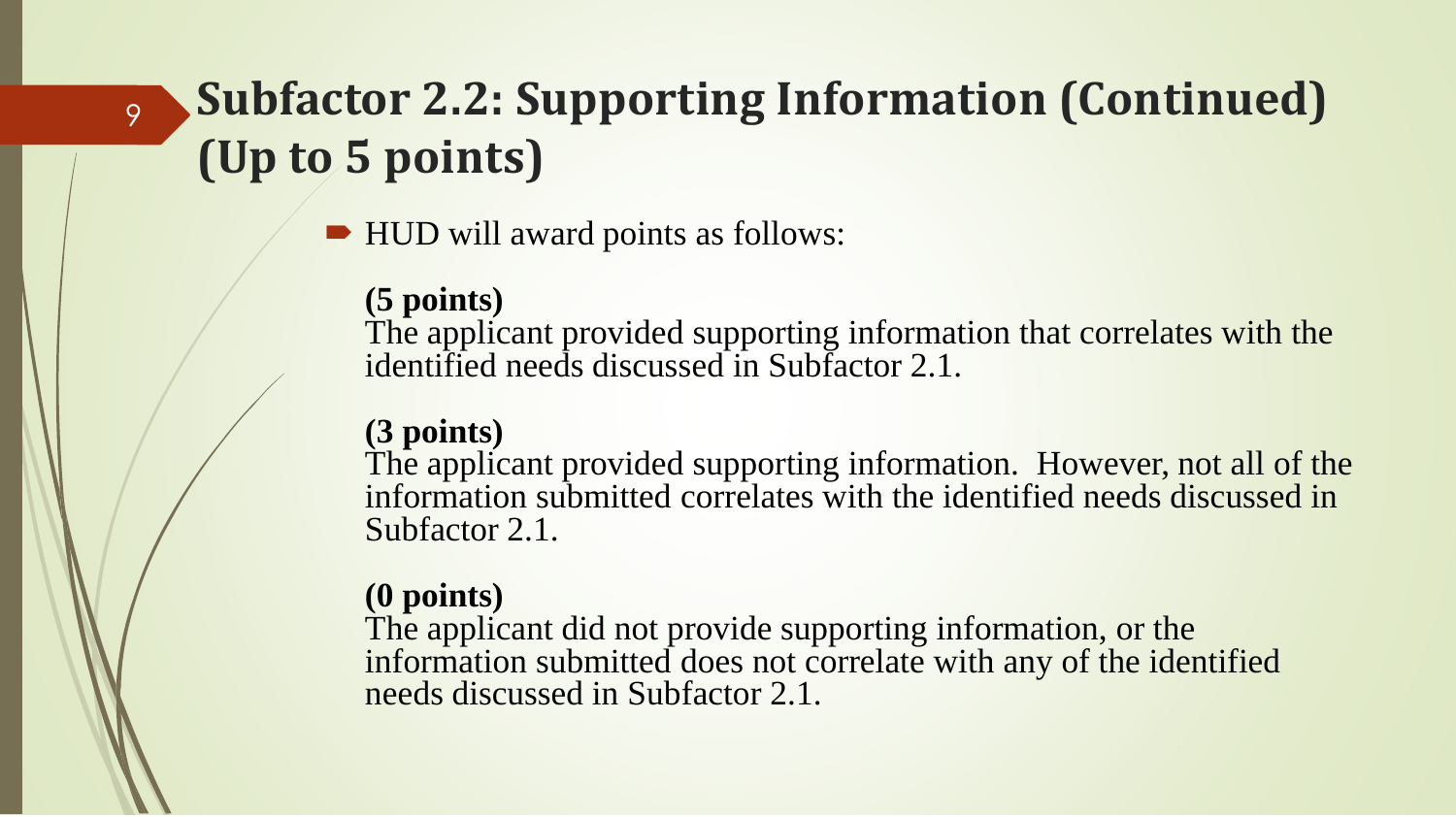### **Subfactor 2.3: Severity of the Problem (Up to 5 points)**

#### $\triangleright$  Applicant must indicate;

- $\geq 1$ ) Severity of the it's identified homeless Veterans or Veterans at risk of homelessness population. Points will be awarded based on how the estimated number of identified homeless Veterans or Veterans at risk of homelessness compares to the number of rental housing units requested by the applicant.
- $\triangleright$  HUD will use information submitted for Subfactors 2.1, 2.2, and 3.1 for this Subfactor review.
- The narrative must include an estimated number of identified homeless Veterans or Veterans at risk of homelessness compares to the number of rental housing units requested by the applicant.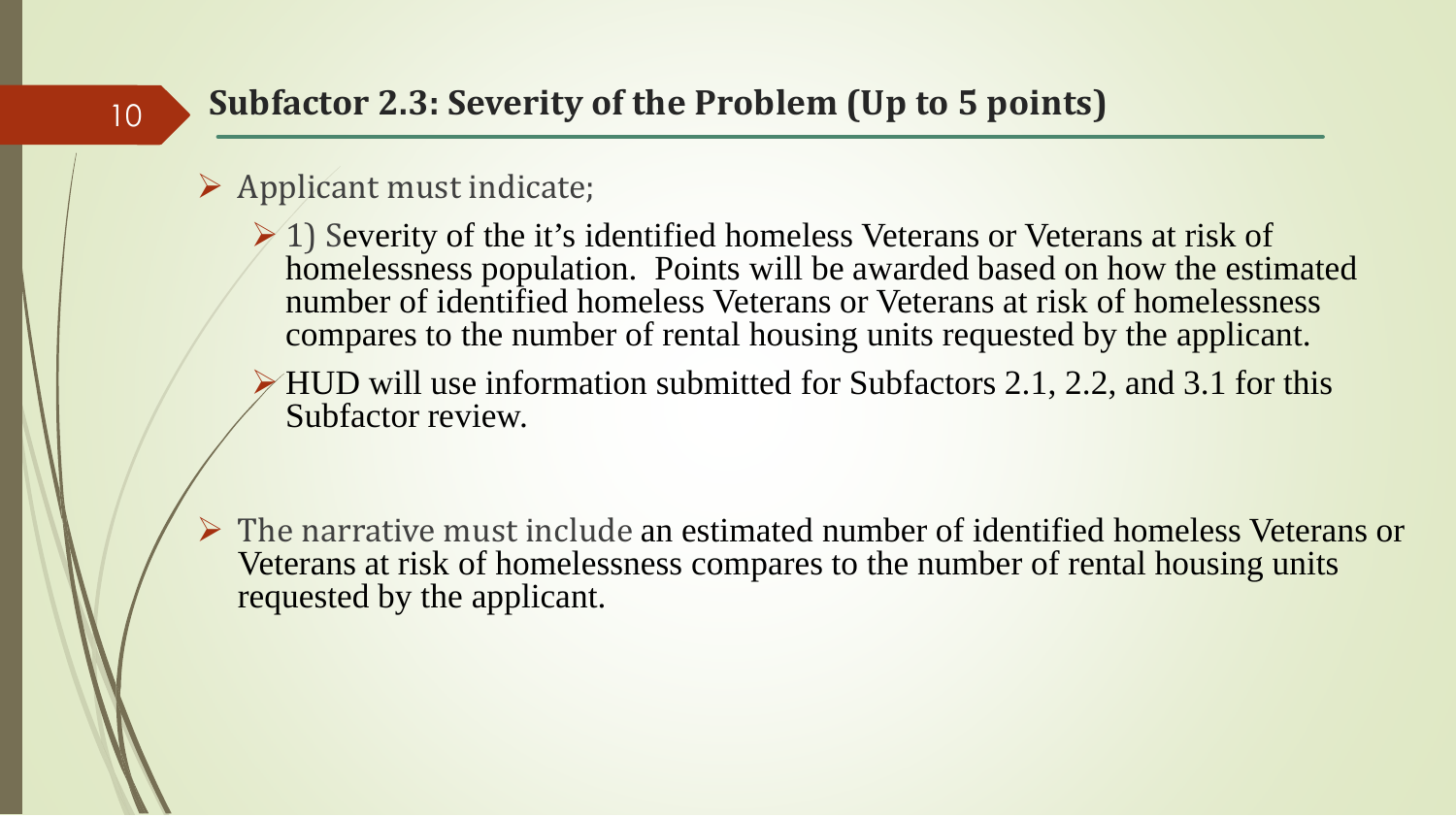### **Subfactor 2.3: Severity of the Problem (Continued) (Up to 5 points)**

■ HUD will award points as follows:

#### **(5 points)**

11

The estimated number of identified homeless Veterans or Veterans at risk of homelessness is at least three times the number of rental housing units requested by the applicant.

(**3 points)** The estimated number of identified homeless Veterans or Veterans at risk of homelessness is at least twice but less than three times the number of rental housing units requested by the applicant.

**(1 point)** The estimated number of identified homeless Veterans or Veterans at risk of homelessness is at least equal to but less than twice the number of rental housing units requested by the applicant.

**(0 points)** The estimated number of homeless Veterans or Veterans at risk of homelessness is less than the number of rental housing units requested by the applicant.